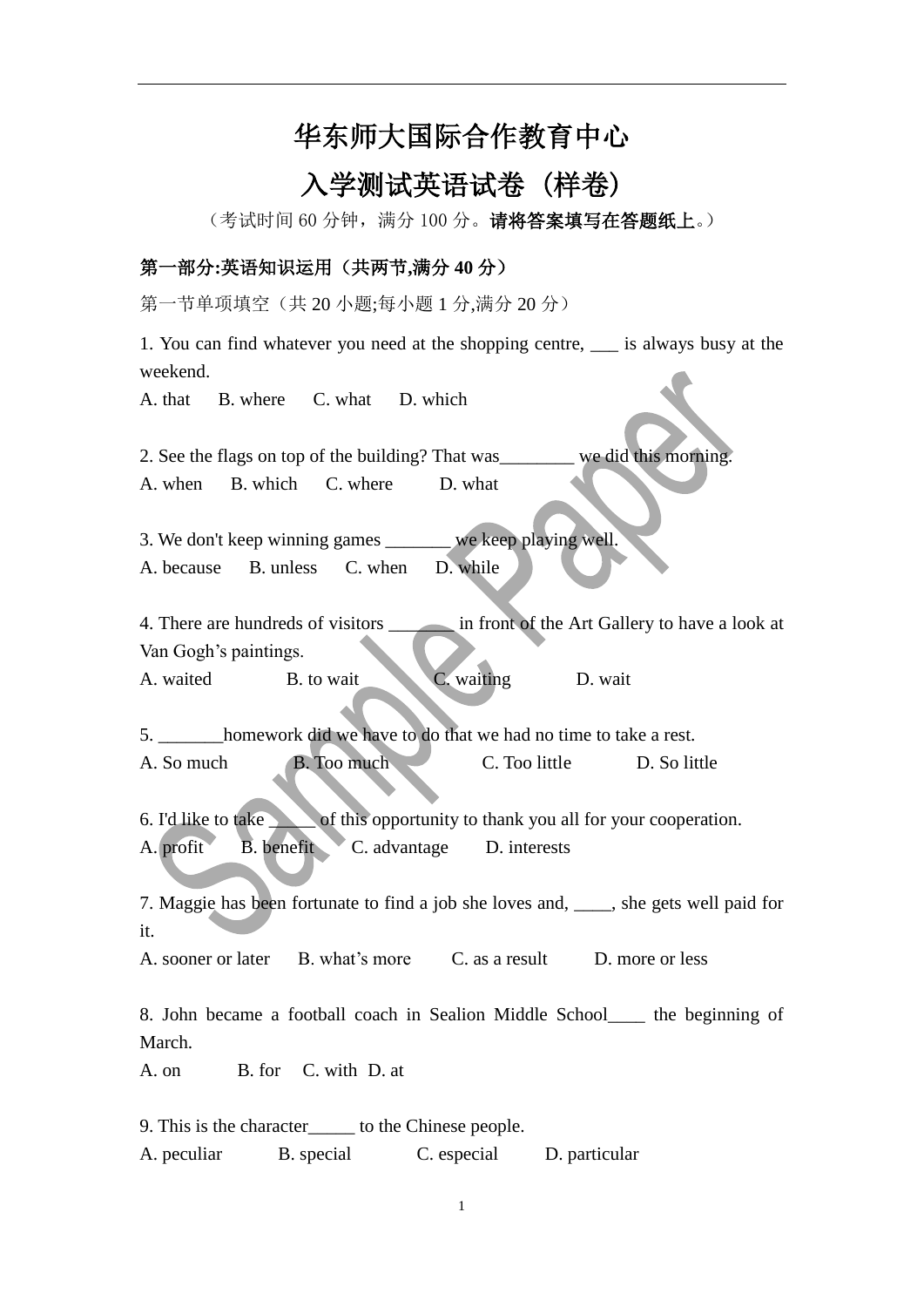10. American Indians are the  $\qquad$  inhabitants of the country. A. first B. original C. early D. origin 11. The jury(陪审团) had a long meeting to discuss the case and finally that the suspect was guilty. A. announced B. concluded C. considered D. advertised 12. Please remind me \_\_\_\_\_\_\_\_ he said he was going. I may be in time to see him off. A. where B. when C. how D. what 13. I'm afraid you have no but to come along with us. A. possibility B. permission C. choice D. selection 14. When she heard from the hospital that her father had died, she into tears. A. burst B. went C. exploded D. fell 15. I used to earn \_\_\_\_\_\_\_ than a pound a week when I first started work. A. a little B. a few C. fewer D. less 16. Mary never does any reading in the evening,  $\overline{\phantom{a}}$ A. so does John B. John does too C. John doesn't too D. nor does John 17. \_\_\_\_\_\_\_\_\_ by keeping down costs will Power Data hold its advantage over other companies. A. Only B. Just C. Still D. Yet 18. I'm afraid this painting is not by Picasso. It's only a copy and so it's \_\_\_\_\_. A. priceless B. invaluable C. unworthy D. worthless 19. ----Are you free after school? ----Sorry. I've planned to treat a friend of mine to dinner for his help. A. in order B. in turn C. in return D. in honour 20. I was told that there were about 50 foreign students \_\_\_\_\_\_\_\_\_ Chinese in the school, most were from Germany. A. study; of whom B. study; of them C. studying; of them D. studying; of whom

第二节 完形填空(共20小题;每小题 1分,共20分)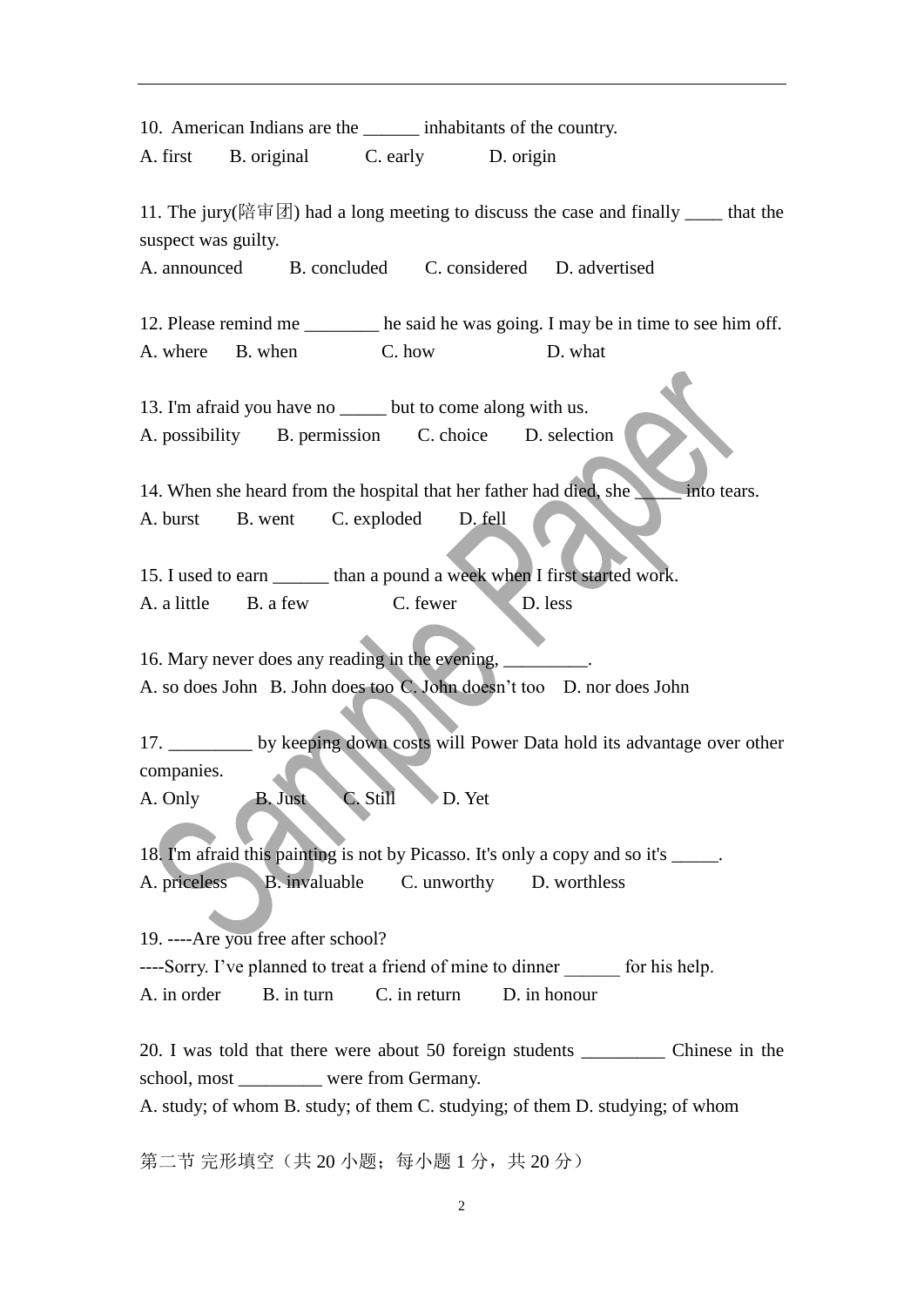Much meaning can be conveyed with our eyes, so it is often said that eyes can speak.

Do you have such kind of 21 ? In a bus you may look at a 22 , but not too long. And if he is  $\frac{23}{4}$  that he is being stared at, he may feel  $\frac{24}{4}$ .

The same is in  $25$  life. If you are looked at for more than  $26$ , you will look at yourself up and down, to see if there is 27 wrong with you. If nothing goes wrong, you will feel angry toward other's 28 at you that way.

Looking too long at someone may seem to be rude and 29 . But things are different when it 30 to stare at the opposite sex. If a man glances at a Woman for more than 10 seconds and 31 to avert( $\mathscr{E}$ ) his gaze, his intentions are 32, that is, he wishes to attract her attention, to make her understand that he is  $\frac{33}{10}$  her.

 $\frac{34}{10}$ , the normal eye contact for two people  $\frac{35}{10}$  in a conversation is that the speaker will only look at the listener 36 , in order to make sure that the listener does pay attention to what the former is speaking about, to tell him that he is attentive. If a speaker looks at you continuously when speaking,  $37$  he tries to dominate( $\hat{\mathbb{E}}$ ) 制) you, you will feel embarrassing.

In fact, continuous eye contact is confined to  $\frac{38}{36}$  only, who will enjoy looking at each other tenderly for a long time, to show affection that 39 cannot express.

Evidently, eye contact should be done according to the relationship between two people and the specific 40 .

- 21. A. experience B. thought C. feeling D. attitude
- 22. A. conductor B. driver C. tourist D. stranger
- 23. A. looking B. sensing C. telling D. deciding
- 24. A. interested B. stupid C. uncomfortable D. angry
- 25.A.social B.daily C.family D.school
- 26. A. friendly B. authentic C. special D. necessary
- 27. A. anything B. somewhere C. nothing D. anywhere
- 28. A. interest B. stare C. appreciation D. notice
- 29. A. attentive B. positive C. aggressive D. active
- 30. A. comes B. hopes C. tries D. seems
- 31. A. starts B. refuses C. manages D. aims
- 32. A. dirty B. unhealthy C. obvious D. unfair
- 33. A. admiring B. enjoying C. cheating D. selecting
- 34. A. Therefore B. Otherwise C. Altogether D. However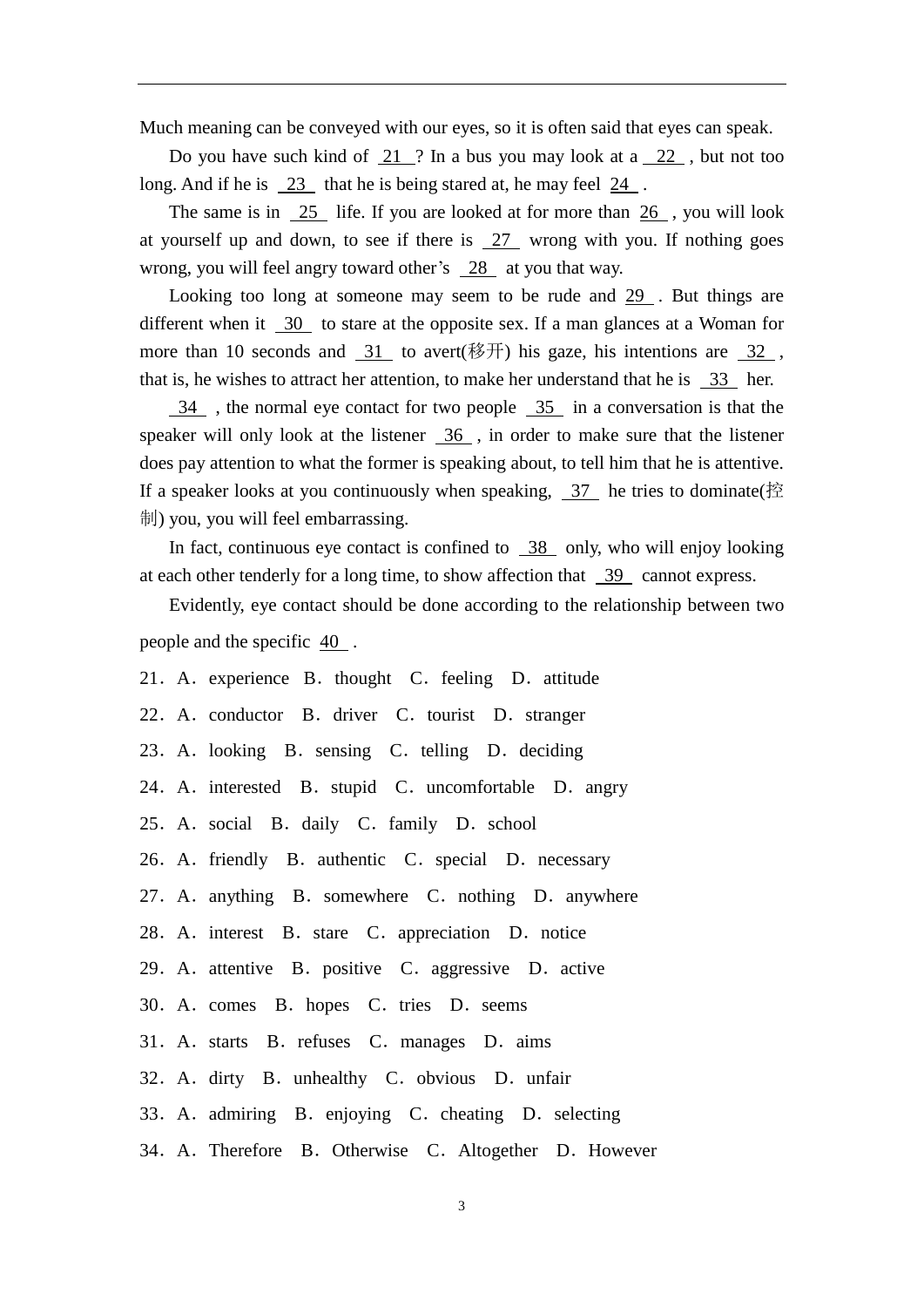- 35. A. engaged B. attracted C. trapped D. invited
- 36. A. all the time B. from time to time C. all the way D. back and forth
- 37. A. in case B. as if C. even though D. so that
- 38. A. mothers B. children C. lovers D. teachers
- 39.A.looks B.eyes C.smiles D.words
- 40. A. situation B. circumstance C. environment D. condition

#### 第二部分阅读理解(**40** 分)

第一节(共 10 小题;每小题 3 分,满分 30 分)

#### **A**

Welcome to one of the largest collections of footwear (鞋类) in the world that will make you green with envy. Here at the Footwear Museum you can see exhibits (展品)from all over the world. You can find out about shoes worn by everyone from the Ancient Egyptians to pop stars.

| Room <sub>2</sub>                           |
|---------------------------------------------|
| Most of our visitors are amazed and         |
| shocked by the collection of "special"      |
| purpose" shoes on exhibition here at the    |
| Museum of Footwear. For example, there      |
| are Chinese shoes made of silk that were    |
| worn by women to tie their feet firmly to   |
| prevent them from growing too much!         |
|                                             |
| The footwear Library                        |
| People come from all over the world         |
| to study in our excellent footwear library. |
| Designers and researchers come here to      |
| look up information on anything and         |
| everything related to the subject of        |
| footwear.                                   |
|                                             |

41. Where would you find a famous singer's shoes?

A. Room1. B. Room 2.

C. Room3. D. The Footwear Library

42. The word "**unbelievable**" in the passage is closest in meaning to .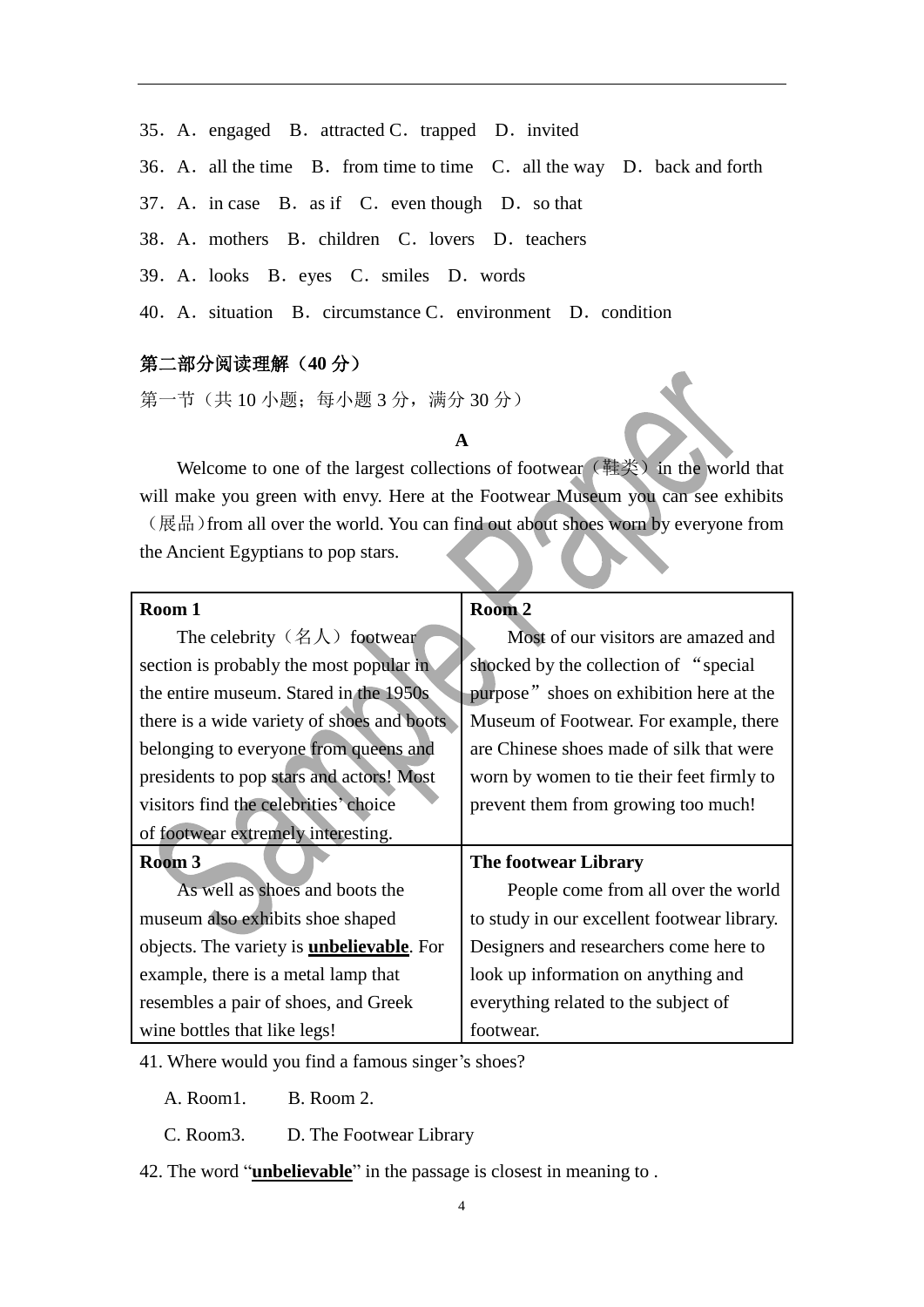A. Confusing B. Comforting C. Incredible D. Interesting 43. All exhibits in each room.

A. share the same theme B. have the same shape

C. are made of the same material D. belong to the same social class

44. Which of the following is **TRUE** according to the text?

A. The oldest exhibits in Room 1 were made in the 1950s.

B. Room 2 is the most visited place in the museum.

C. Room 3 has a richer variety of exhibits than the other two.

D. Researchers come to the Footwear Library for data.

45. The purpose of the text is to get more people to.

A. do research B. design shoes

C. visit the museum D. follow celebrities

### **B**

Jimmy is an automotive mechanic (汽车修理工), but he lost his job a few months ago. He has good heart, but always feared applying for a new job.

One day, he gathered up all his strength and decided to attend a job interview. His appointment was at 10 am and it was already 8:30. While waiting for a bus to the office where he was supposed to be interviewed, he saw an elderly man wildly kicking the tyre (轮胎) of his car. Obviously there was something wrong with the car. Jimmy immediately went up to lend him a hand. When Jimmy finished working on the car, the old man asked him how much he should pay for the service. Jimmy said there was no need to pay him; he just helped someone in need, and he had to rush for an interview. Then the old man said, "Well, I could take you to the office for your interview. It's the least I could do. Please. I insist." Jimmy agreed.

Upon arrival, Jimmy found a long line of applicants waiting to be interviewed. Jimmy still had some grease on him after the car repair, but he did not have much time to wash it off or have a change of shirt. One by one, the applicants left the interviewer's office with disappointed look on their faces. Finally his name was called. The interviewer was sitting on a large chair facing the office window. Rocking the chair back and forth, he asked, "Do you really need to be interviewed?" Jimmy's heart sank ( $\overline{F} \overline{\mathcal{U}}$ ). "With the way I look now, how could I possibly pass this interview?" he thought to himself.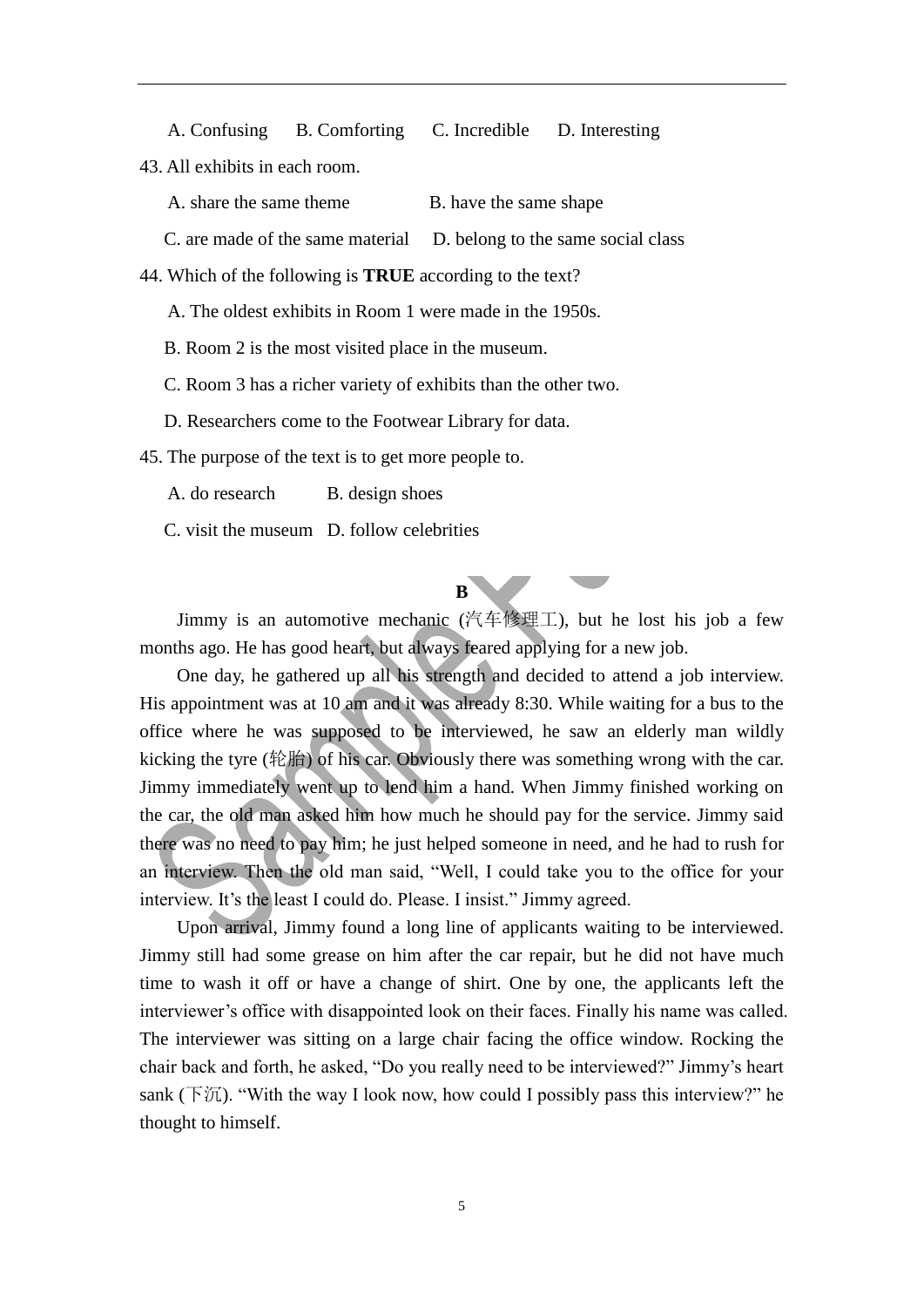Then the interviewer turned the chair and to Jimmy's surprise, it was the old man he helped earlier in the morning. It turned out he was the General Manager of the company.

"Sorry I had to keep you waiting, but I was pretty sure I made the right decision to have you as part of our workforce before you even stepped into the office. I just know you'd be a trustworthy worker. Congratulations!" Jimmy sat down and they shared a cup of well-deserved coffee as he landed himself a new job.

46. Why did Jimmy apply for a new job?

- A. He was out of work B. He was bored with his job
- C. He wanted a higher position D. He hoped to find a better boss
- 47. What did Jimmy see on the way to the interview?

A. A friend's car had a flat tyre B. a wild man was pushing a car

- C. a terrible accident happened D. an old man's car broke down
- 48. Why did the old man offer Jimmy a ride?
- A. He was also to be interviewed B. He needed a traveling companion
- C. He always helped people in need D. He was thankful to Jimmy

- 
- 49. How did Jimmy feel on hearing the interviewer's question?
- A. He was sorry for the other applicants
- B. There was no hope for him to get the job
- C. He regretted helping the old man
- D. The interviewer was very rude
- 50. A. What can we learn from Jimmy's experience?
- A. Where there is a will, there's a way
- B. A friend in need is a friend indeed
- C. Good is rewarded with good.
- D. Two heads are better than one

## 第二节 **(** 共 **10** 分,每小题 **2** 分**)**

**Directions:** Read the following essay and complete the statements that follow. Write one word or more in each space.

A person searches various websites for different reasons, such as school, work,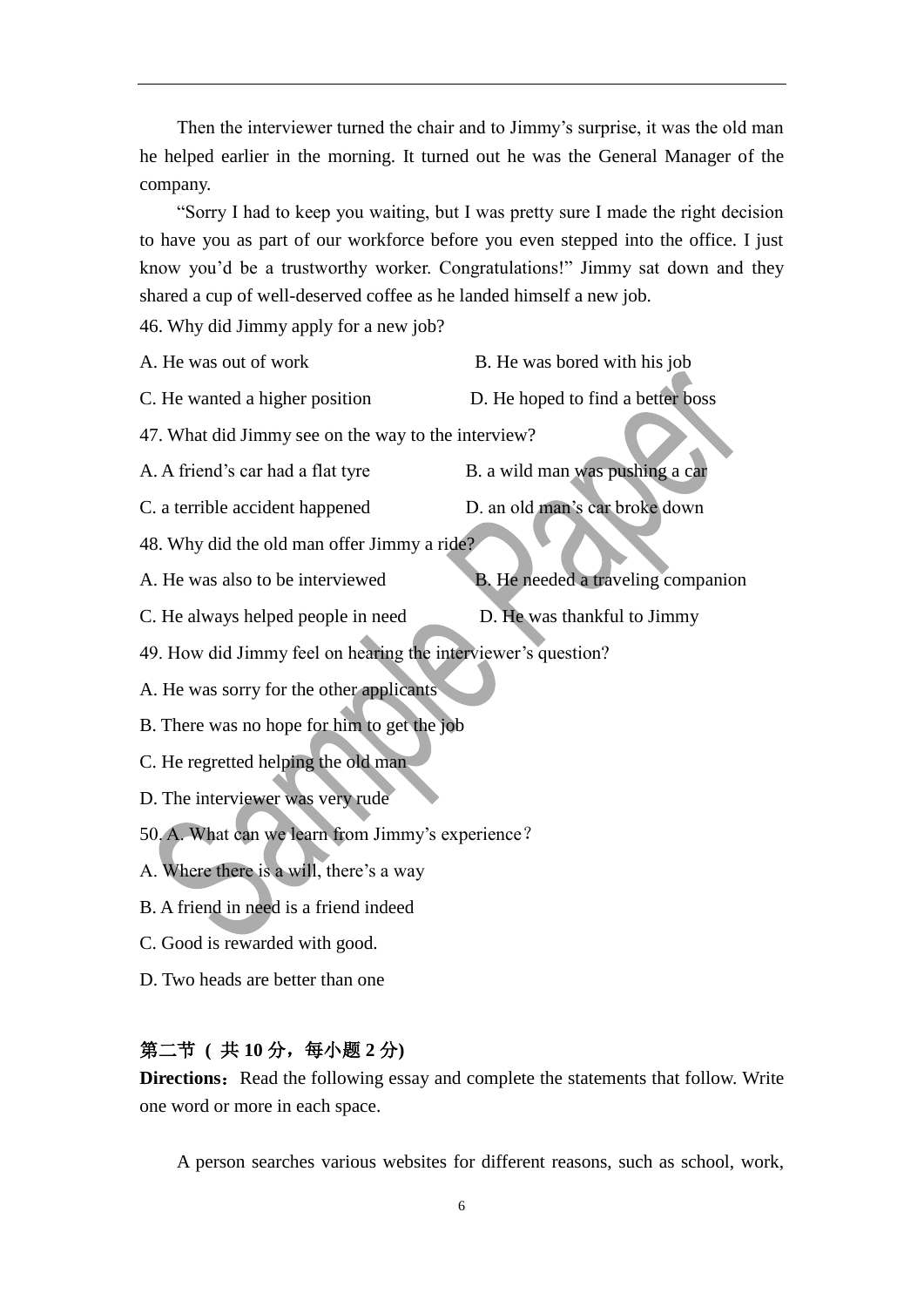or entertainment. For teenagers, many informative resources on the Internet can be used. As a matter of fact, there are educational, music and art websites that are truly helpful to teenagers, because they can help make one's life easier.

Education websites are helpful to a teenager in doing school work and searching for a college. Some can help study for testes, explain a lesson, and do homework .Some can help find the right school based on one's interests. And still others have pages devoted to the social life at each college or the specific activities that are held at a certain school.

 Some free music sites enable a teenager to diversify their musical tastes. On these sites, all types of music are available such as pop, jazz and country. One can type in a song, category or artist and his or her entire catalog appears. Then, the listener can make multiple play lists without creating an account  $(\mathbb{R}^d)$  with the site.

 There are various art websites that can help students to appreciate and create art pieces. On these sites, a student can view numerous photos and art pieces from different mediums or create an account with the website to upload their art pieces for people to see. In addition, one can enjoy various art projects people have created on display for the rest of the world.

 Truly informative resources are offered on the Internet. The best suggestion one can receive is to try to look for new websites that can help in the educational, music, or art area so one can become well-rounded and informed.

#### **Truly Helpful Websites for Teenagers**

| Many $51$                           | are available on various websites.                                               |
|-------------------------------------|----------------------------------------------------------------------------------|
|                                     | <b>I.</b> Educational sites: helping one do school work and search for a college |
|                                     | Study for tests, explain a lesson, and do homework                               |
|                                     | Find the right school that one 52                                                |
|                                     | Learn information about college social life and specific school activities       |
|                                     | II Free music sites; enabling one to diversify musical tastes                    |
| Listen to all types of music        |                                                                                  |
|                                     | Type in a song, category, or artist to get an entire catalog                     |
| Make multiple playlists 53          |                                                                                  |
|                                     |                                                                                  |
| View photos and works from mediums  |                                                                                  |
| Upload art pieces for others to see |                                                                                  |
| Enjoy art projects on display       |                                                                                  |
| Helpful websites can make teenagers | 55                                                                               |

#### 第三部分翻译